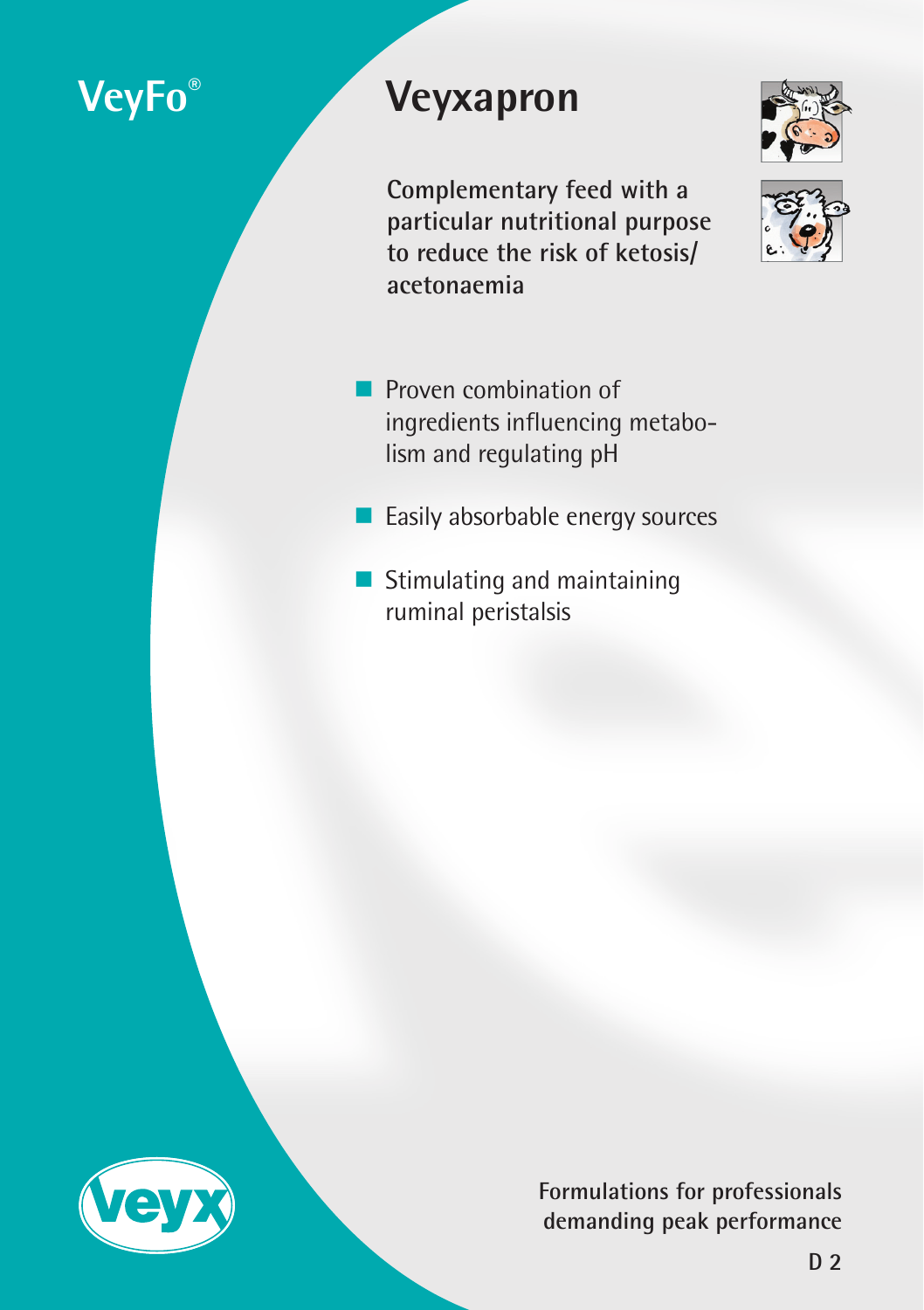

# **Conception/essential components for the nutritional purpose\***

VeyFo® Veyxapron (to stimulate rumen motility)

Dried powder preparation, containing 399 g sodium propionate per kg as well as dried yeast and wheat semolina bran as basic components

# **Product characteristics**

VeyFo® Veyxapron has been formulated with thoroughly selected components as complementary feed for dairy cows and ewes meeting the requirements for the particular nutritional purpose

#### **reduction of the risk of ketosis/acetonaemia**

according to the "List of intended uses of animal feedingstuffs for particular nutritional purposes".

# **Nutritional physiological role**

High-yielding cows particularly, but also ewes suffer from metabolic stress during the first weeks after calving/lambing. The large amounts of concentrates required during this period cannot always avoid an energy deficiency but lead very often to nutritional disorders of the acid-base balance in the rumen and consequently to a raised incidence of ketosis as well as secondary digestive disorders. During this period it is most important to supply feed with pH-regulating nutrients as well as with a high energy conversion efficiency.

The provision of easily absorbable glucose energy and the nutritional recovery of the rumen to its normal active state and consequently the reactivation of the rumination process per se, were the first priorities when selecting the ingredients combined in VeyFo® Veyxapron. Accordingly, feeding this product can prevent or alleviate indigestion caused by ruminal disorders. The yeasts contained in the product play an important role in stimulating and maintaining ruminal peristalsis.

<sup>\*</sup> Note: The information given is to be understood as a general survey and is subject to alterations, especially if these do not affect the intended nutritional purpose. The latest version of the labelling of the product/packaging is always valid.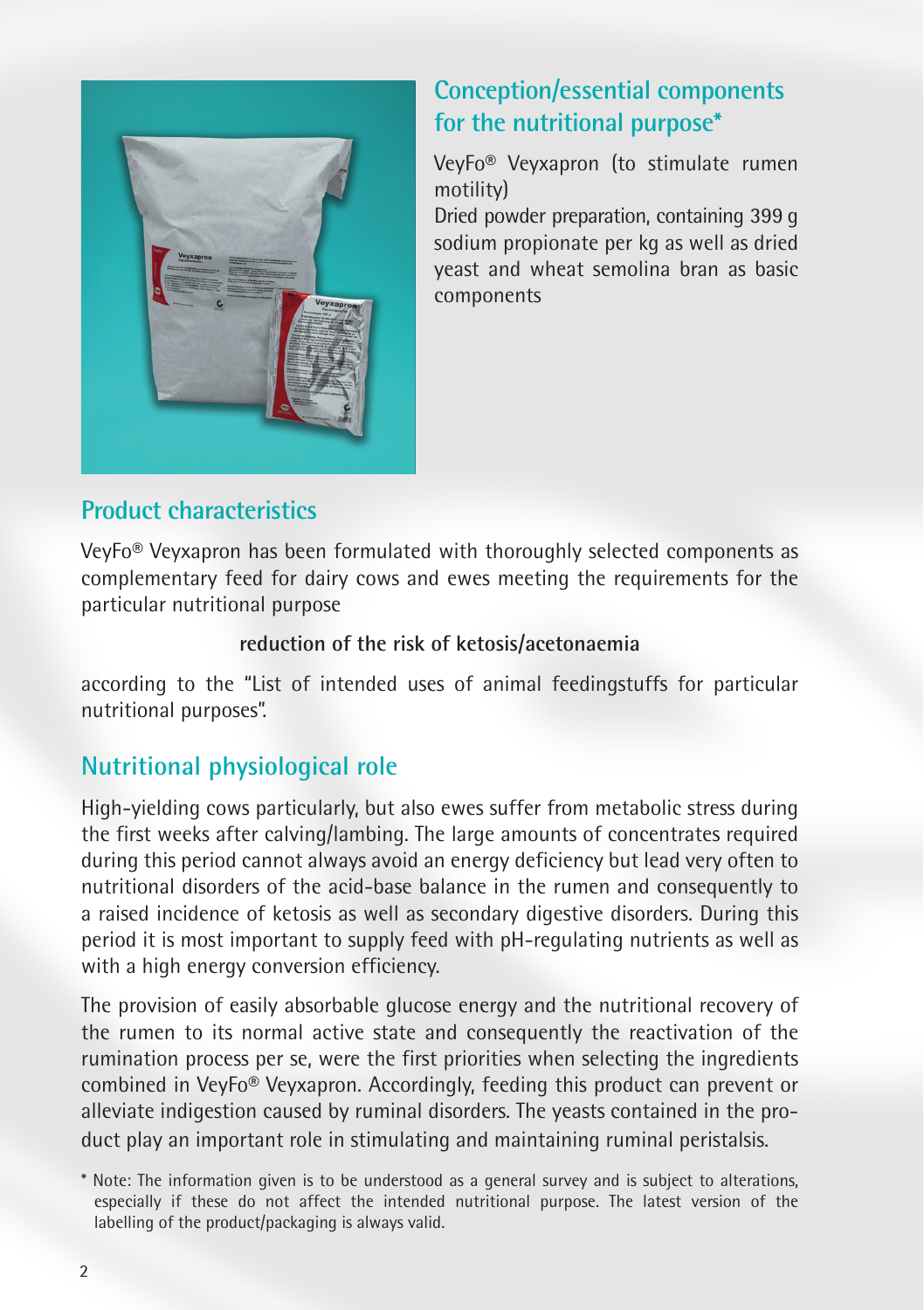### **Recommendations for use and dosage**

VeyFo® Veyxapron should be administered with the feed or water or dissolved with water and carefully drenched via the mouth using a suitable drencher.

For the duration of feeding – in dairy cows directly after calving or during the first 3 to 6 weeks of lactation, in ewes during the last 6 weeks before and the first 3 weeks after lambing - we recommend the following feeding regime:

|       | Dairy cows: One sachet (100 g) twice daily |
|-------|--------------------------------------------|
| Ewes: | $1/2$ a sachet (50 g) twice daily          |

In cases where the animal's health is at risk, this product should be fed continuously during the first week of lactation.

If this product is given to support a veterinary therapy for ketosis, it should be given according to the veterinarian's recommendations.

When administered with a drencher, beware of the oesophageal groove reflex. No fluid must enter the lungs.

It is recommended to consult expert advice prior to feeding.

The application of this product also supports the veterinary therapy for ketosis/ acetonaemia as well as the recovery from ketosis.

VeyFo® Veyxapron will support the nutritional recovery of the rumen to its normal active state and consequently the reactivation of the rumination process per se.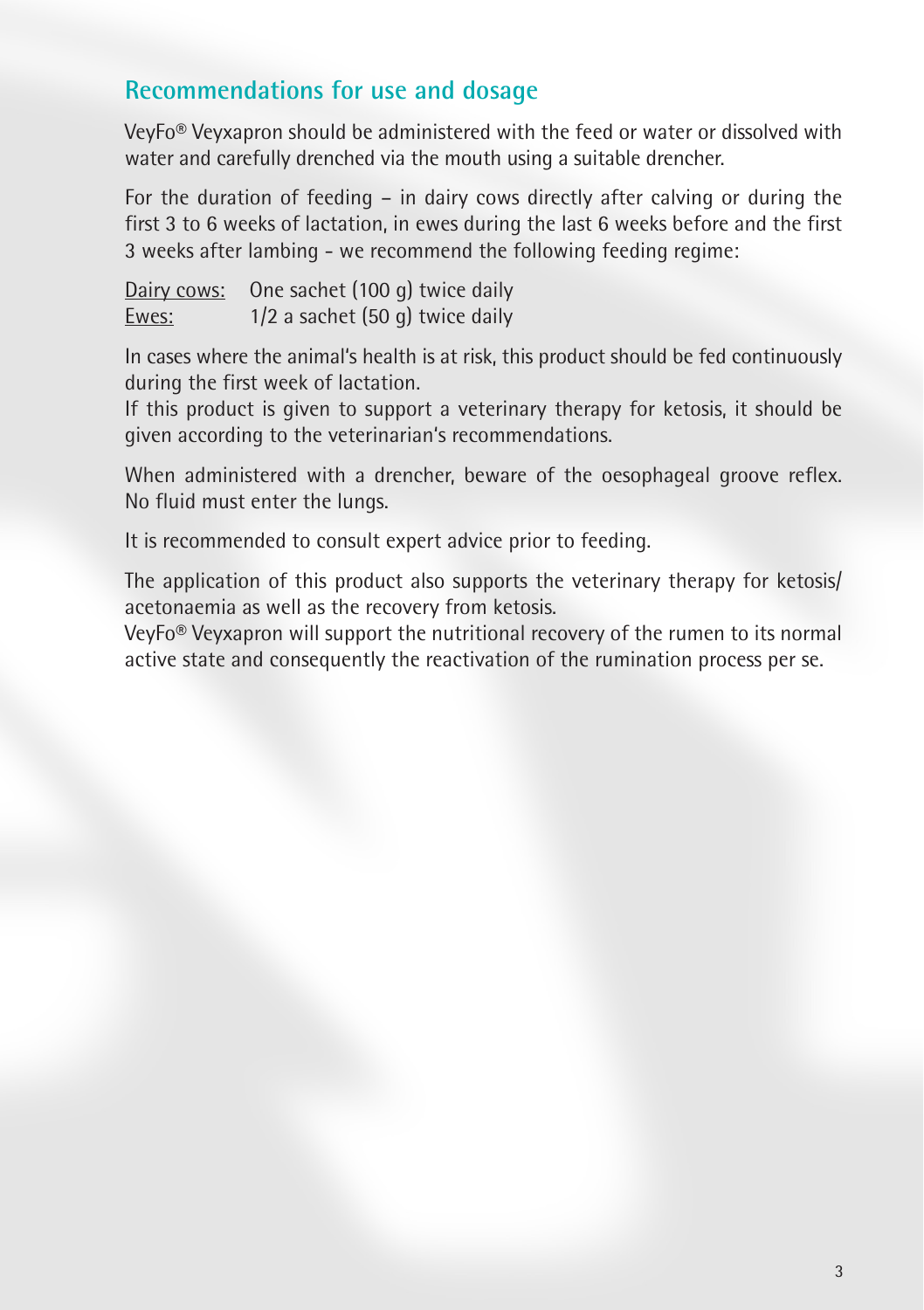### **Physiology of ketosis/acetonaemia**

Ketosis presents a significant problem in both cattle and sheep. Ketosis is a disorder of the carbohydrate metabolism that is characterised by abnormal increases in the ketone bodies in the blood (acetonaemia), urine (acetonuria), milk and the breath, with a reduction in the blood sugar levels (hypoglycaemia) as well as a tendency towards fatty liver degeneration. The resulting clinical symptoms affect above all the digestive system (lactation indigestion) and the central nervous system (principally a depressed state, but sometimes states of excitement). In individual cases a differentiation can be made according to the primary symptoms between a "digestive" and a "nervous form" of ketosis. However, both have the same pathogenesis. Ketosis occurs either alone or as a concomitant complication alongside other diseases (e.g. retained placenta, foreign-body syndrome of cattle).



#### **Identifying ketosis**

The suspicion of ketosis in individual animals can be confirmed or eliminated by checking the ketone body content of the urine or the milk. At herd level, animals suspected of ketosis can be diagnosed by evaluating the milk control data (DE KRUIF et al. 1998). Animals which at the beginning of lactation have a high milk fat content ( $> 5\%$ ) and a low milk protein content ( $< 3.2\%$ ) with a fat-protein quotient which accordingly deviates upwards may be suspected of having ketosis. For herd-related assessments, analyses over a period of time (a summary of several milk control results) must be carried out in order to assess as many animals as possible at different stages of lactation. Through these assessments, a general view is obtained of the incidence of ketosis/acetonaemia in the herd and, if necessary, deficiencies in the feed and livestock husbandry can be corrected.

4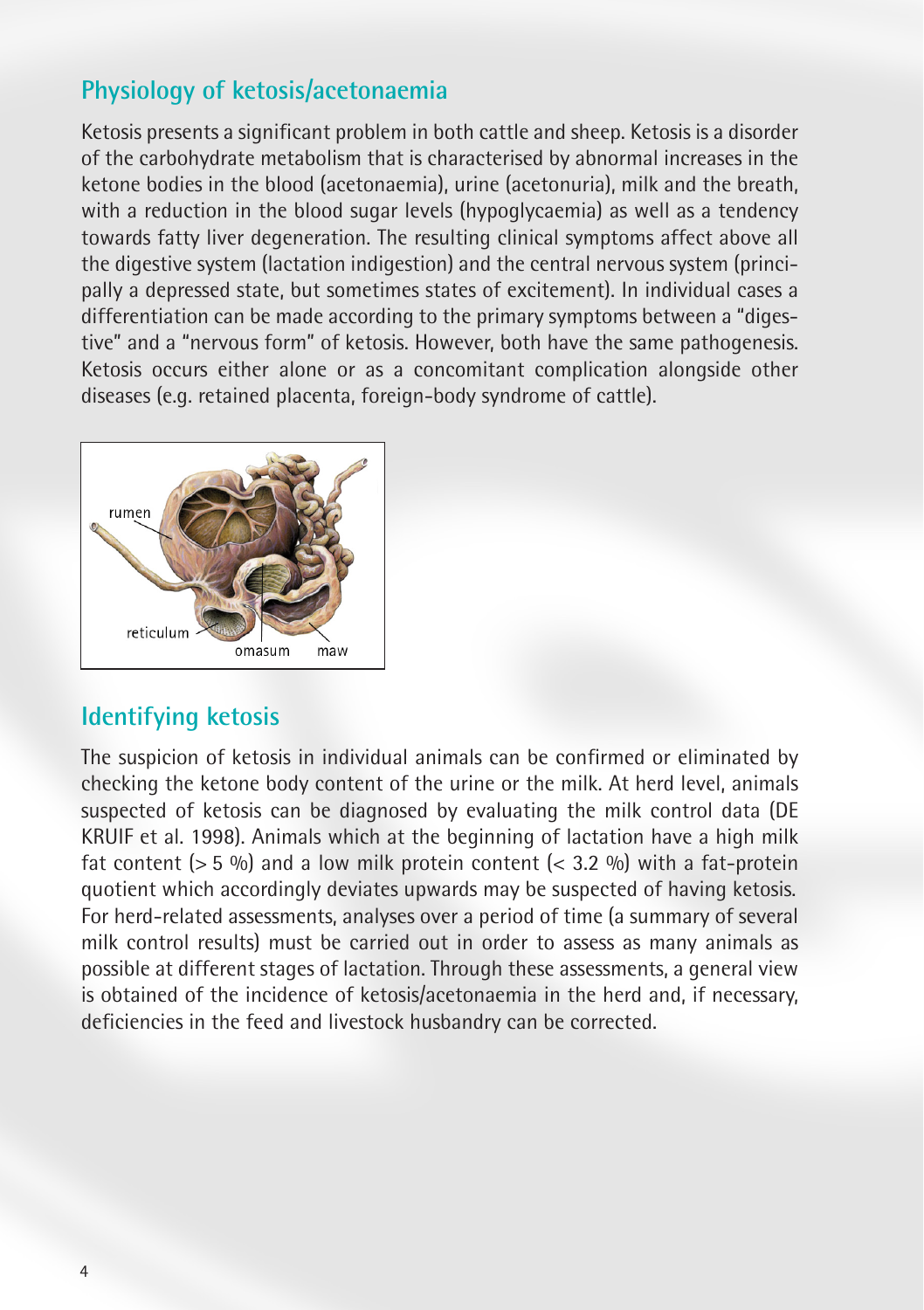### **How does ketosis arise?**

There is now general agreement about the causes of ketosis. Both internal factors, specific to the animal itself, and external factors, in particular the feed and digestion, interact closely as the causes of the condition (see Tables 1 and 2).

| Internal Factors<br>• High milk yield and uneven lactation<br>curve<br>• High increase in fatness before<br>parturition<br>• Energy-consuming conditions such<br>as displacement of the abomasum,<br>foreign-body diseases, endometritis<br>puerperalis<br>• Primary liver diseases<br>• Reduced feed intake after parturi-<br>tion<br>• Digestive disorders of various kinds | <b>External Factors</b><br>• Energy deficit<br>• Excess protein<br>• Ketogenic feed<br>• Ketogenic fermentation in the<br>rumen due to faulty feeding<br>• Sudden change in feed<br>• Poor palatability of the feed |
|-------------------------------------------------------------------------------------------------------------------------------------------------------------------------------------------------------------------------------------------------------------------------------------------------------------------------------------------------------------------------------|---------------------------------------------------------------------------------------------------------------------------------------------------------------------------------------------------------------------|
|-------------------------------------------------------------------------------------------------------------------------------------------------------------------------------------------------------------------------------------------------------------------------------------------------------------------------------------------------------------------------------|---------------------------------------------------------------------------------------------------------------------------------------------------------------------------------------------------------------------|

#### **Table 1: Causes of ketosis in ruminants**

In particularly serious cases, ketosis may already be apparent in the later stages of pregnancy (gestational ketosis). However, the onset of the disease is far more frequently associated with the beginning of lactation, because the rapid increase in milk yield until the 5<sup>th</sup> week of lactation is accompanied by only a slow increase in feed intake. The maximum feed intake capacity is not reached until the  $8<sup>th</sup>$  to 10th week of lactation.

The energy concentration of the feed can only be increased to a limited extent. For a ration to be suitable for ruminants, it has to have a crude fibre content of 18 to 22 %. This means that greater quantities of concentrates would be needed. Such high quantities of concentrates would, however, force the crude fibre out of the diet. This is a dilemma which is difficult to resolve. The energy deficit which inevitably develops is compensated for by the breakdown of body fat reserves. This produces acetyl-CoA, which, bound to oxaloacetate, is used to gain energy. However, oxaloacetate is also the basis for the synthesis of lactose. The lactose content of the milk is constant so that with an increasing milk yield, less oxaloacetate becomes available for gaining energy. The acetyl-CoA which cannot then be used is "disposed" of" as so-called ketone bodies in the form of acetoacetate, β-hydroxybutyric acid or acetone. These ketone bodies represent a serious burden for the cow's metabolism, resulting in the clinical picture of ketosis.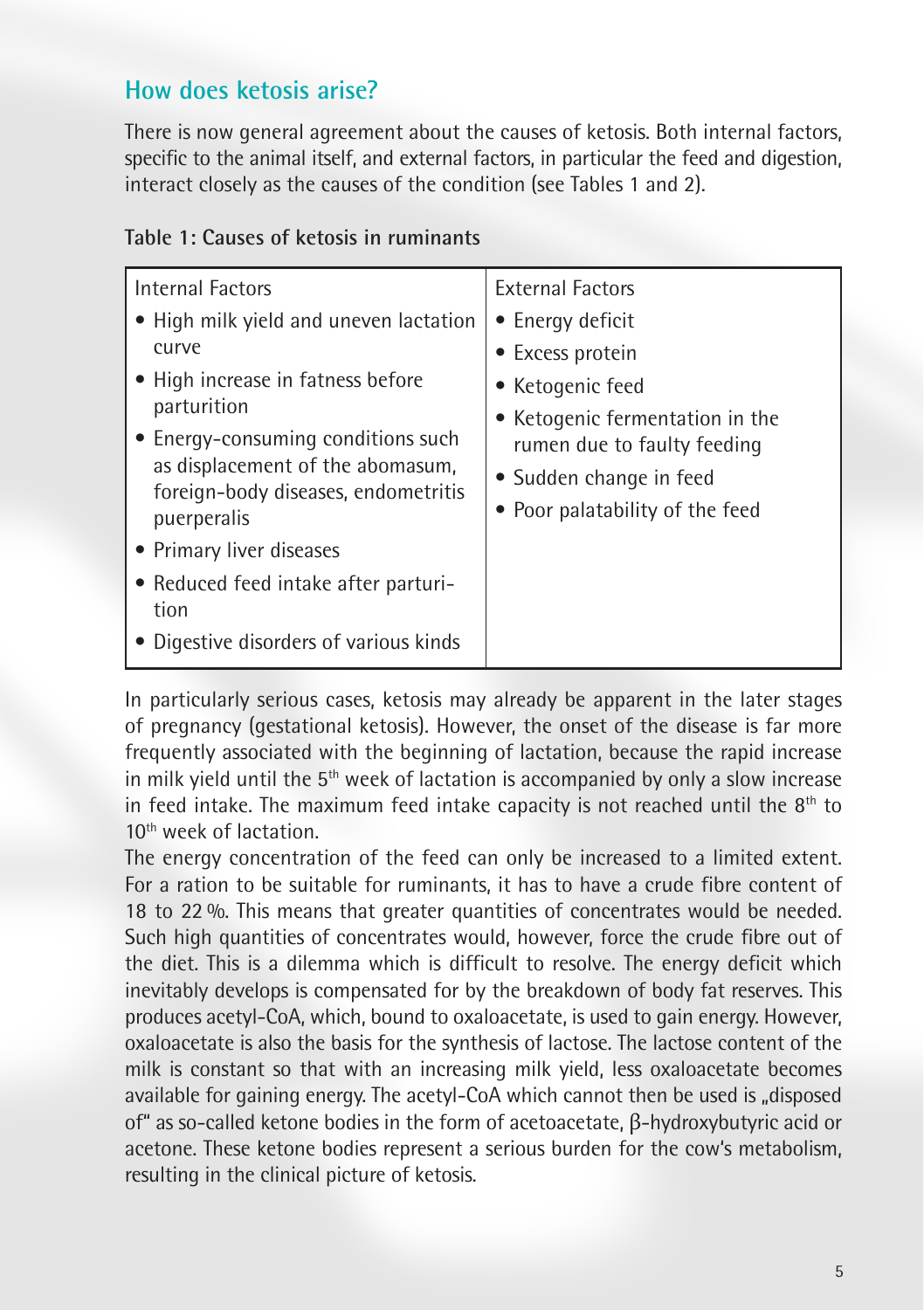# **Table 2: Connection between feeding and ketosis and preventive measures**

| <b>Actiological factors</b>                                                            |                                                                                                                           |                                                                                                                                                       |  |  |
|----------------------------------------------------------------------------------------|---------------------------------------------------------------------------------------------------------------------------|-------------------------------------------------------------------------------------------------------------------------------------------------------|--|--|
| Insufficient energy<br>provision<br>"Energy gap" after parturition<br>Fat mobilisation | Ketogenic fatty acid<br>fermentation in the rumen<br>High butyric acid<br>production with low<br>propionic acid formation | Ketogenic feed<br>Inadequately fermented<br>silage with a high butyric acid<br>content<br>Feed fats with a high caprylic<br>and caprinic acid content |  |  |
|                                                                                        | J۷                                                                                                                        |                                                                                                                                                       |  |  |
| Increased hepatogenic<br>ketogenesis                                                   | Increased ruminogenic ketogenesis                                                                                         |                                                                                                                                                       |  |  |
|                                                                                        |                                                                                                                           |                                                                                                                                                       |  |  |
| Subclinically or clinically manifest ketosis                                           |                                                                                                                           |                                                                                                                                                       |  |  |
|                                                                                        |                                                                                                                           |                                                                                                                                                       |  |  |
| Preventive measures                                                                    |                                                                                                                           |                                                                                                                                                       |  |  |
|                                                                                        |                                                                                                                           |                                                                                                                                                       |  |  |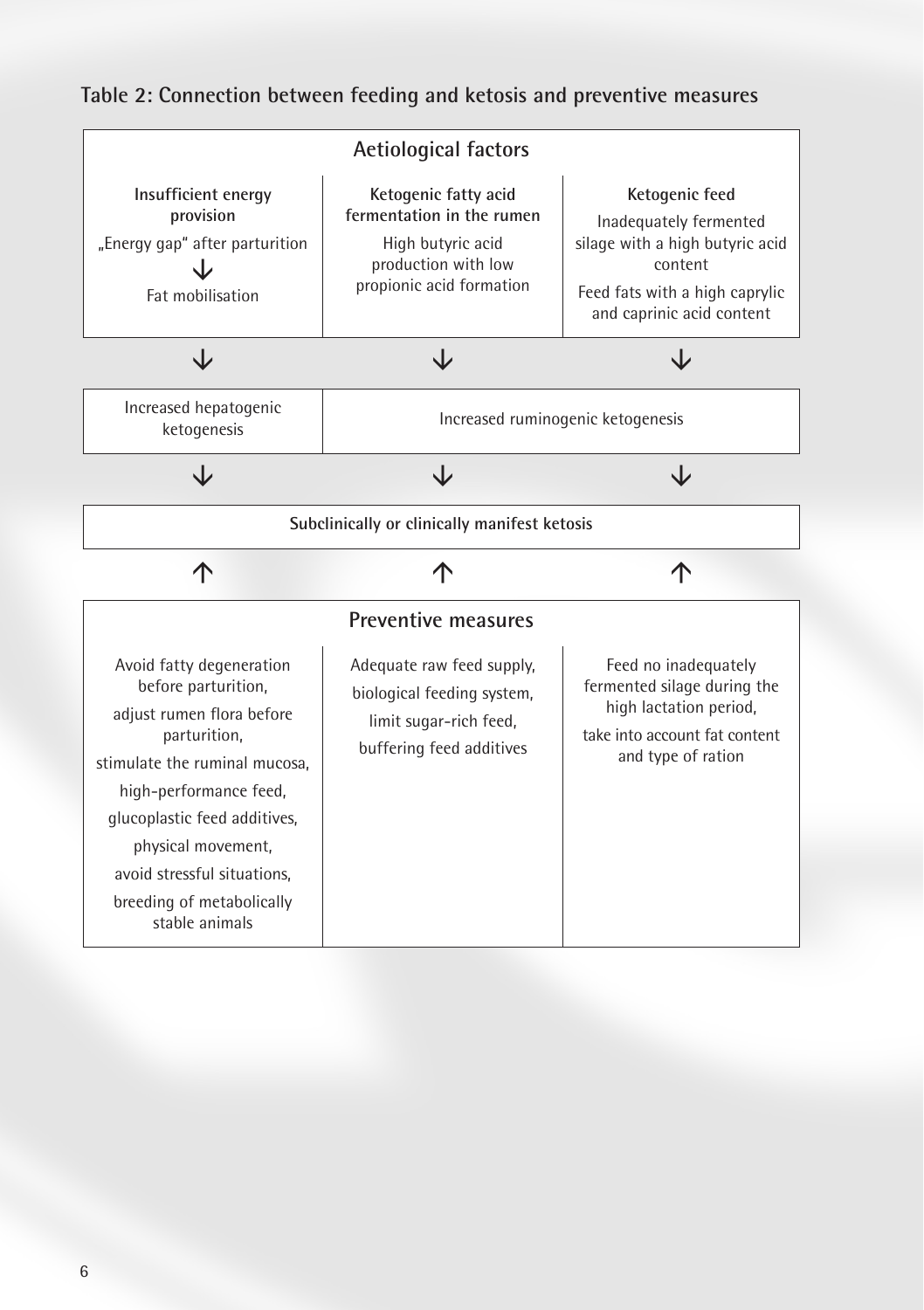# **High performance animals require optimised feeding regimes.**

We want you to be successful and do our utmost to achieve this target.

All constituents contained in VeyFo® Veyxapron are well known in animal nutrition. They are also used as nutritional supplements in humans. The quality and processing meet the highest purity criteria thus achieving a long shelf-life as well as a trouble-free application of the same.

### **Notes**

Shelf-life: Original packagings stored in a dry place at max. 20 °C 24 months from date of manufacture, re-sealed package after initial opening at least 6 months. For storage information, please kindly see label.

In order to achieve a clear separation from our animal care and veterinary medicinal product lines we exclusively market and label all our feed specialities that are subject to the Feedstuff Law – as the present ones – under the umbrella brand "VeyFo®". They are no medicinal products and need not to be entered into the stable treatment diary.

#### **Package sizes**

100 x 100 g sachets 5 kg bag

**The information given in this catalogue sheet corresponds to the state of knowledge upon completion. Please read the label prior to using the products.**